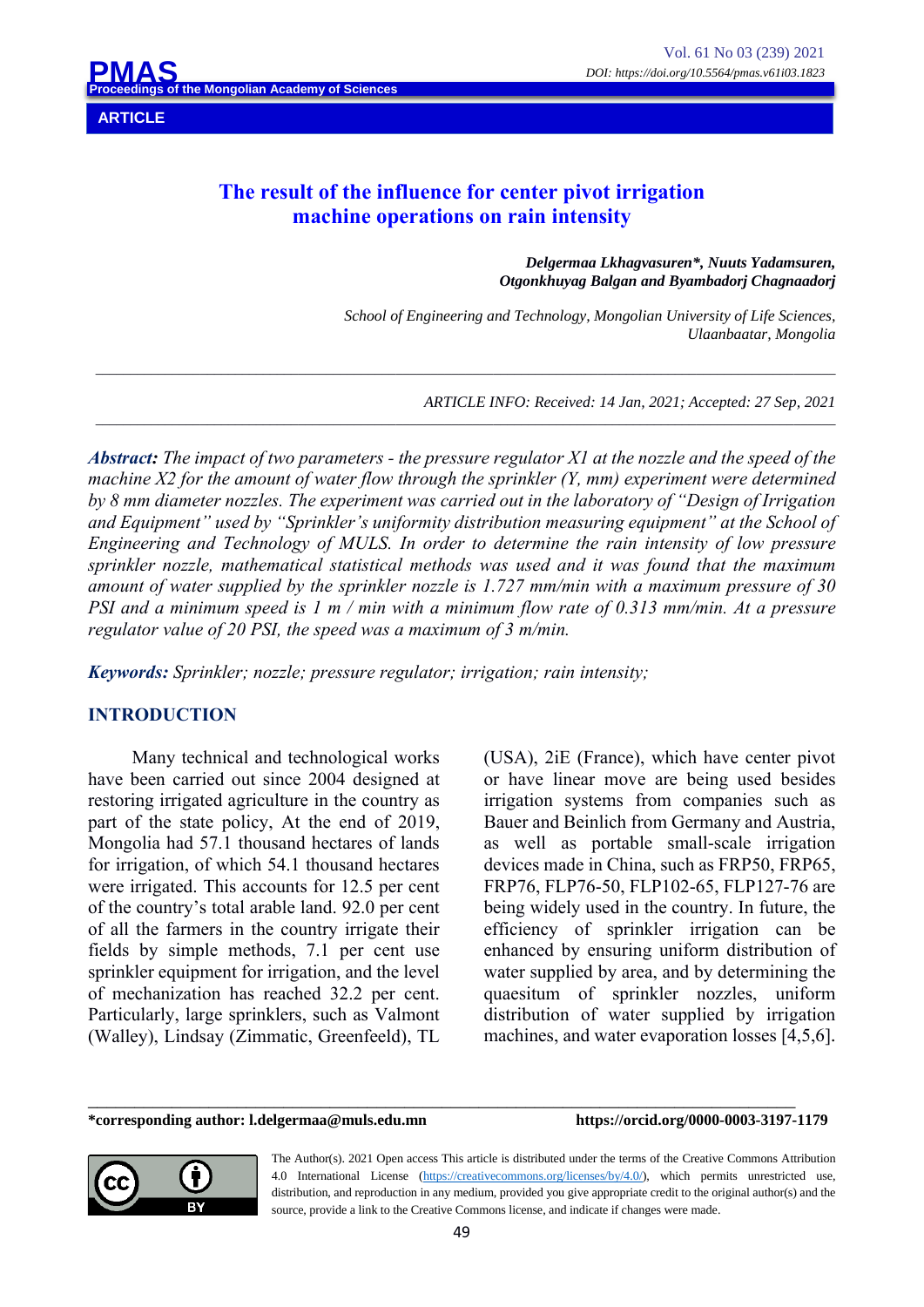meters on the laboratory equipment. Three different pressures were applied in the pressure regulator on the nozzle: 10 PSI, 20 PSI and 30



#### **MATERIALS AND METHODS**

The following experiments were performed under laboratory conditions.

Valley LEN type low energy nozzle number 8 is selected and measurements were made by placing the nozzle at a height of 2



PSI [6,8].

*Figure 1. Sprinkler's distribution radius measuring equipment 1- wheel, 2- base, 3- vertical support, 4- switch, support, 5- sprinkler, 6, 8- water pipe, 7- valve, 9- pump, 10- manometer*

The measurement was made by adjusting the pump pressure of the laboratory equipment to 45 PSI or 3 bar. The nozzle was rotated evenly at 100, 75 and 50 per cent speeds respectively, 40 measuring catch in the form of 4 rows of beams at an angle of 30° were placed within the spray radius of the nozzle [4]. The rim of the measuring catch was 11 cm in diameter and 9.5 cm high [2]. At the moment of continuous transfer of the nozzle, the amount of water collected in the container was weighed. Measurements were made of the amount of water sprayed by the sprinkler nozzle, a graph of the spray nozzle uniformity was established, and the appropriate relationship between them was determined (as per the ANSI.ASAE S436.1 DEC01 standard).

The dependence of the outcome of the irrigation operation or the amount of irrigation on these factors can be expressed as a function and the factors influencing the experiment are considered as follows.

This includes:

Хi - Manageable (input) factors during the test:

Х1 – Pressure on nozzle , PSI

Х2 – Last span speed or sprinkler testing speed, m/min

Zi - Possible controllable parameters during the test:

Z1 - Sprinkler nozzle diameter,

Z2 – Sprinkler water distribution radius, in сm

Pi - Notcontrollable during the test:

P1 – Weather condition (wind speed, temperature, air humidity etc.) P2 - Evaporation

Yi - Identifiable indicators of performance during the test:

Y1 – Sprinkler water distribution

Depending on whether the input parameters or factors affecting the operation of the technology can be controlled during the experiment, the mathematical model was grouped into manageable Xi, controllable Zi, and uncontrollable Pi factors.

## *Y= ƒ (Хi, Zi, Pi)*

A rotatable test design method was used to perform the multi-factor experiment in order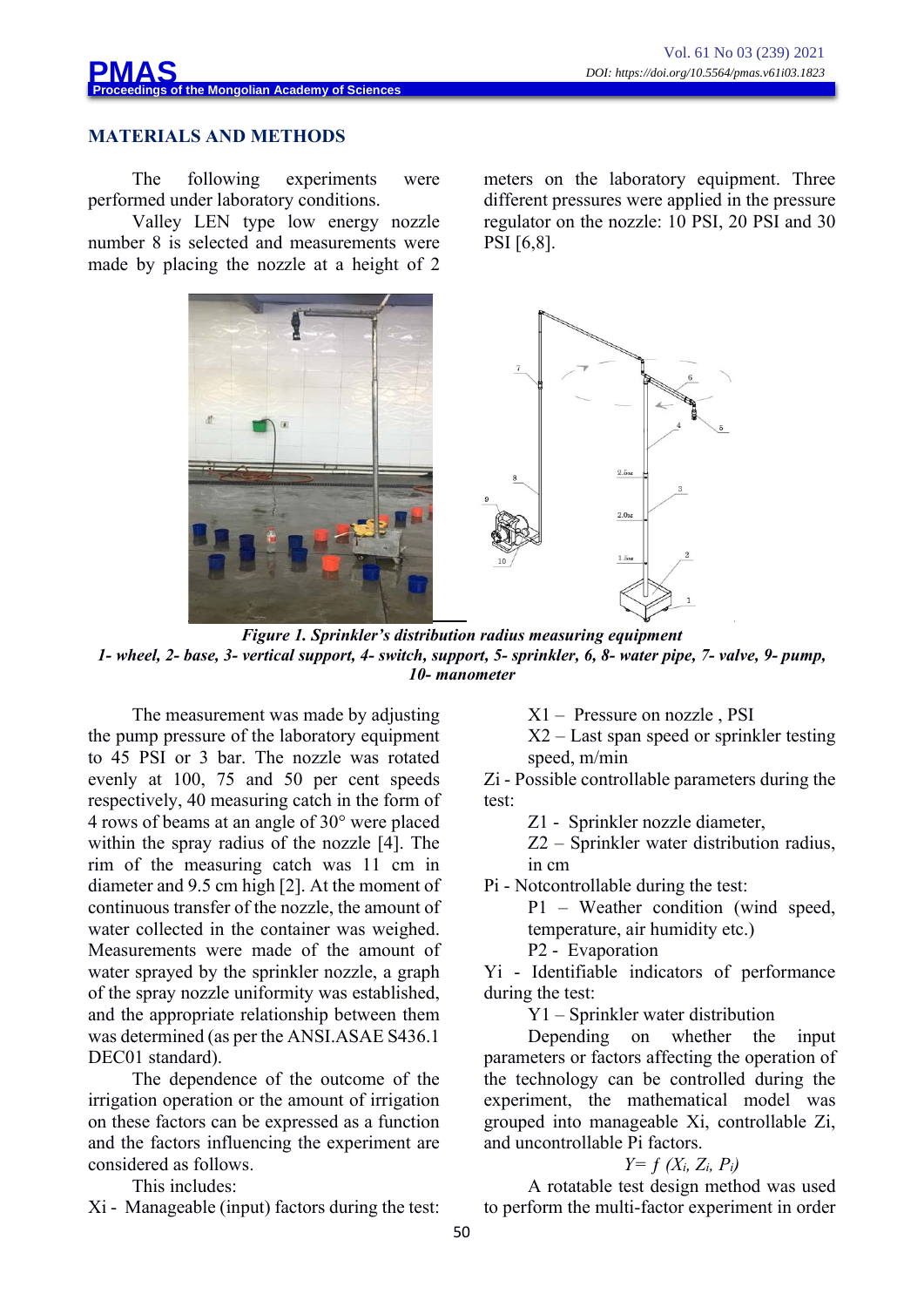to calculate how each factor would affect the irrigation operation and to take a decision of ways to change it.

The names of the influencing factors and the range of the variables during the test are expressed as follows:

| Factor                           |                 |            | Factor level  |         |        |          |
|----------------------------------|-----------------|------------|---------------|---------|--------|----------|
| Name                             | <b>Notation</b> |            | <b>Bottom</b> | Central | Top    | Variable |
|                                  | Letter notation | Real value |               | (basic) |        | repair   |
| Pressure regulator $-X_1$ , PSI  |                 | Δl         | - 1           |         | $+1$   | 10       |
| Speed of machine - $X_2$ , m/min |                 | $X_2$      | - 1           |         | $^{+}$ |          |
| $X_1$ ба $X_2$ Factors           |                 | Normalized |               |         |        |          |
|                                  |                 | value      |               |         |        |          |

| Table 1. Variable range and name of factors influencing irrigation during the experiment |  |  |  |
|------------------------------------------------------------------------------------------|--|--|--|
|                                                                                          |  |  |  |

The above factors can be changed during the experiment.

*Table 2. Experiment conditions*

| Factors                          |          | Changing |    |          |          |
|----------------------------------|----------|----------|----|----------|----------|
|                                  | $-1.414$ |          |    | $+1.414$ | interval |
| Pressure regulator $-X_1$ , PSI  | 5.86     | 20       | 30 | 34.14    |          |
| Speed of machine - $X_2$ , m/min | 0.586    |          |    | 3.414    |          |

## **RESULTS AND DISCUSSION**

The experiment was performed using the central composite orthogonal planning method, for a total of 13 experiments. During one experiment, 40 catch cans were collected and their average values were considered as one repetition [2].

As a result of the experiment, the following mathematical analyzes were

$$
Y_T = b_0 + b_1 \cdot x_1 + b_2 \cdot x_2 + b_3 \cdot x_1 \cdot x_2 + b_4 \cdot x_1^2 + b_5 \cdot x_2^2
$$

From here, irrigation water intensity (Y, mm/min) depending on the two technological parameters, the water pressure from the nozzle and the speed of irrigation machine, the coded phase expression of the equation was determined in the following manner.

performed. First, the Stiyudyentyn criteria was checked to determine the alternatives for its distinctive values and then dispersion testing criteria Kokhryeny was used to determine any kind of variance test [1]. Since the variances are homogeneous, the second value of the

regression equation is written as follows:

$$
Y_T = 1.253 + 0.313 \cdot x_1 - 0.270 \cdot x_2 - 0.099 \cdot x_1 \cdot x_2 + 0.022 \cdot x_1^2 - 0.285 \cdot x_2^2
$$

The above equation can represent the experimental results.

Converting the encoded value of an equation to a real value in the following form is expressed as follows:

$$
Y_T = 1.253 + 0.313 \cdot \left(\frac{X_1 - 20}{10}\right) - 0.270 \cdot \left(\frac{X_2 - 2}{1}\right) - 0.099 \cdot \left(\frac{X_2 - 20}{10}\right) \cdot \left(\frac{X_2 - 2}{1}\right) + 0.022 \cdot \left(\frac{X_1 - 20}{10}\right)^2 - 0.285 \cdot \left(\frac{X_2 - 2}{1}\right)^2
$$

Here, the variable range of the equation factors is as follows.

Rain intensity: *YT*>2.3 mm/min

Pressure regulator of the nozzle: *X1*= 10-30 PSI

Speed of irrigation machine: *X2*= 1.0-3.8 m/min.

After converting the encoded value of the regression equation to the real value, the equation takes the following form: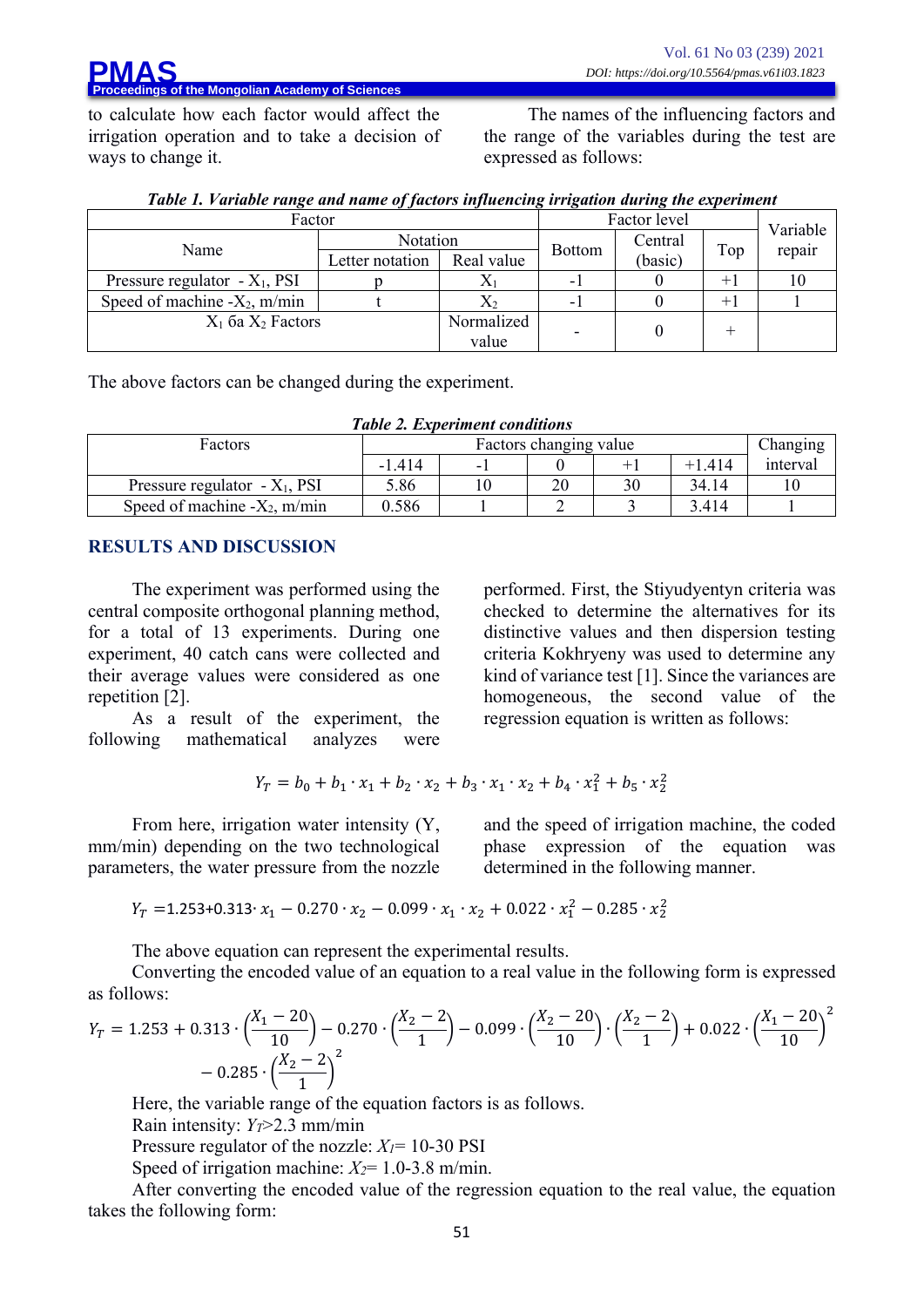# $Y_T$ =2.419+0.0313∙  $X_1$  – 0.270 ∙  $X_2$  – 0.0099 ∙  $X_1$  ∙  $X_2$  + 0.00011 $X_1^2$  – 0.1425 ∙  $X_2^2$

From the equations obtained from the above experiments, it can be seen that the amount of water supplied for irrigation will not exceed the norm for water sprayed on the machine if the settings are adjusted within the variable range of factors. In other words, the irrigation intensity does not adversely affect the soil or exceed the set norm in any of the regimes. For example, the maximum amount of water supplied (1.727 mm/min) is at maximum pressure (30 PSI) and the minimum flow rate (1 m/min) is at the minimum value (0.313 mm) at the base value of the pressure setting (2 0 PSI),

## **CONCLUSIONS**

The results of the experiment show that the general pattern is maintained as the irrigation speed decreases with increasing machine speed and the irrigation regime increases with increasing nozzle water pressure. Here:

1. However, when the nozzle pressure is increased to 30 PSI (2 bar) and the speed is slowed down (1 m/min), the pressure (30 PSI) and speed (3 m/min) are 56 per cent lower than at high speeds.

2. Mainly the nozzle a LEN, it usually operates at 10 PSI. Therefore, when choosing

## **REFERENCES**

- 1. Avdai. Ch., Enkhtuya. D., (2019). "Methodology for conducting research". Mongolian University of Science and Technology, Handbook, Ulaanbaatar. pp. 182-207.
- 2. ANSI.ASAE S436.1. (DEC01). "Test Procedure for Determining the Uniformity of Water Distribution of Center Pivot and Lateral Move Irrigation Machines Equipped with Spray or Sprinkler Nozzles". pp. 3-5.
- 3. Bazarsad. Ya., Enkhbat. Р., (1998). "Probability Theory and Mathematical-Statistical Handbook", Ulaanbaatar, 1998, pp. 69-85.

when the transition speed is at its maximum  $(3)$ m/min).

Russian researcher A. S. Stanko determined a maximum rain intensity of 5.2 mm on the Volzhanka, or optimal speed for moving into the machine to the field was 0.58 km/h (9.6 m/min). Comparing the results of this study with the results of their own experiments, the difference in rain intensity was 0.44 mm and the speed of machine was 0.1 m/min. This is shown by such factors as the climatic conditions of the region and the utilization of irrigation machine and the environmental conditions.

the speed of the sprinkler Valley 8000 to provide the irrigation norm, it is adjusted between 100 per cent and only 10-20 per cent, and usually operates at a pressure of 10 PSI, which is suitable for sandy soils planted with potatoes.

**Acknowledgements:** We would like to thank the students of Hydromechanical Engineering courses, the staff of "New Crop" LLC, Khushaat soum, Selenge aimag, and agronomist B. Erdenebaatar for their assistance in conducting this research.

- 4. Danny. H., Rogers, (2016). " Performance of Center Pivot Irrigation Systems", Kansas State University.
- 5. Khalid Adel Abdelrazaq, (2014). "Improving The Performance of Center Pivot Irrigation System. Journal of Engineering and Development, Vol.18, No.4, ISSN 1813-7822.
- 6. Sabah Almasraf, Jennifer Jury and Steve Miller, (2014). "Field evaluation of center pivot sprinkler irrigation systems", Department of Biosystems and Agricultural Engineering Michigan State University.